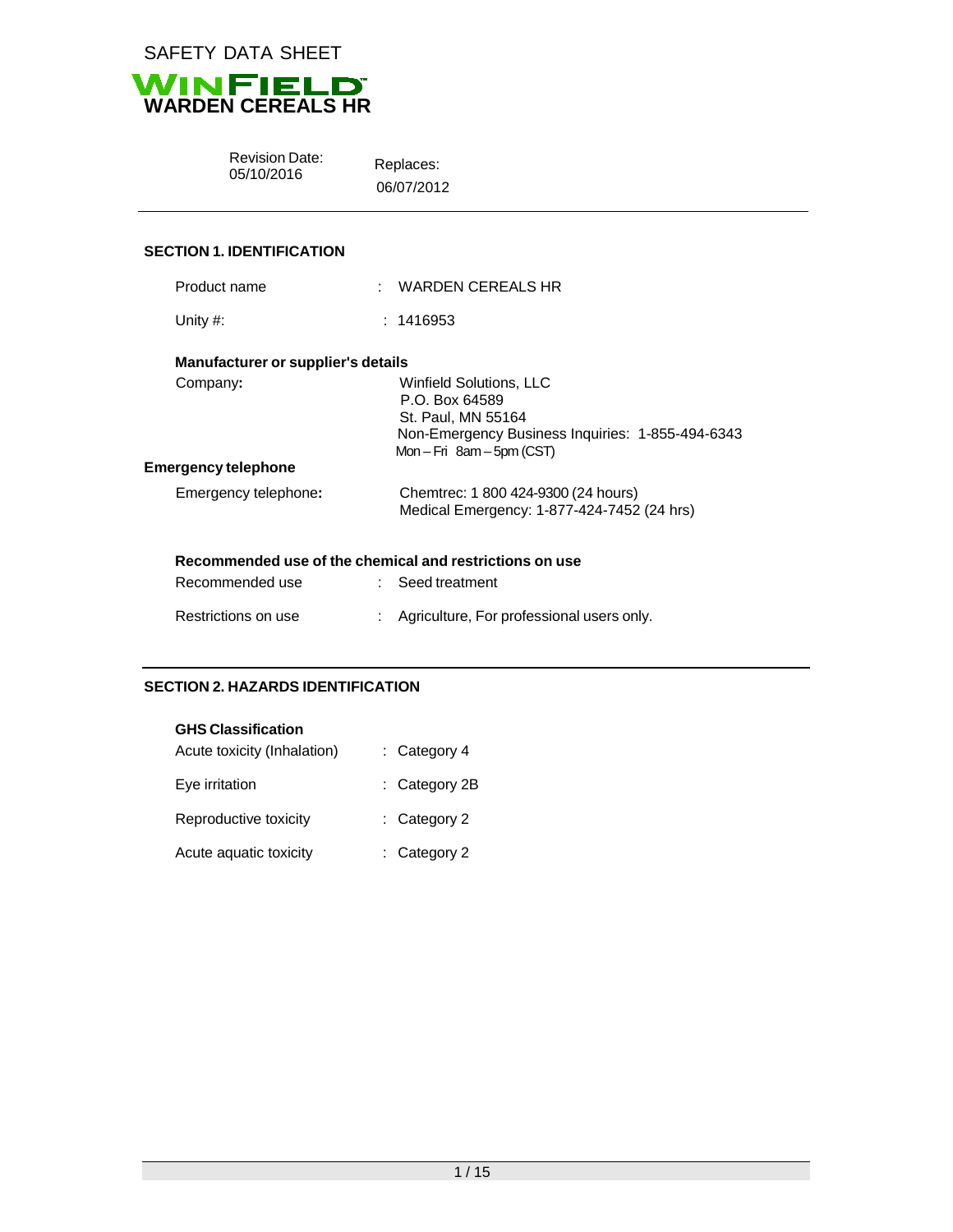SAFETY DATA SHEET



| <b>Revision Date:</b><br>05/10/2016 | Replaces:<br>06/07/12                                                                                                                                                                                                                                                                                                                                                                                                                                                                                                                                                                                                                                                                                                                                                                                                                                                                                                                                                                                                                                                                                                           |
|-------------------------------------|---------------------------------------------------------------------------------------------------------------------------------------------------------------------------------------------------------------------------------------------------------------------------------------------------------------------------------------------------------------------------------------------------------------------------------------------------------------------------------------------------------------------------------------------------------------------------------------------------------------------------------------------------------------------------------------------------------------------------------------------------------------------------------------------------------------------------------------------------------------------------------------------------------------------------------------------------------------------------------------------------------------------------------------------------------------------------------------------------------------------------------|
| Chronic aquatic toxicity            | : Category 1                                                                                                                                                                                                                                                                                                                                                                                                                                                                                                                                                                                                                                                                                                                                                                                                                                                                                                                                                                                                                                                                                                                    |
| <b>GHS Label element</b>            |                                                                                                                                                                                                                                                                                                                                                                                                                                                                                                                                                                                                                                                                                                                                                                                                                                                                                                                                                                                                                                                                                                                                 |
| Hazard pictograms                   |                                                                                                                                                                                                                                                                                                                                                                                                                                                                                                                                                                                                                                                                                                                                                                                                                                                                                                                                                                                                                                                                                                                                 |
| Signal Word                         | Warning                                                                                                                                                                                                                                                                                                                                                                                                                                                                                                                                                                                                                                                                                                                                                                                                                                                                                                                                                                                                                                                                                                                         |
| <b>Hazard Statements</b>            | : H320 Causes eye irritation.<br>H332 Harmful if inhaled.<br>H361 Suspected of damaging fertility or the unborn child.<br>H401 Toxic to aquatic life.<br>H410 Very toxic to aquatic life with long lasting effects.                                                                                                                                                                                                                                                                                                                                                                                                                                                                                                                                                                                                                                                                                                                                                                                                                                                                                                             |
| <b>Precautionary Statements</b>     | : Prevention:<br>P201 Obtain special instructions before use.<br>P202 Do not handle until all safety precautions have been read<br>and understood.<br>P261 Avoid breathing dust/fume/gas/mist/vapors/spray.<br>P264 Wash skin thoroughly after handling.<br>P271 Use only outdoors or in a well-ventilated area.<br>P273 Avoid release to the environment.<br>P280 Wear protective gloves/ protective clothing/ eye protection/<br>face protection.<br><b>Response:</b><br>P304 + P340 + P312 IF INHALED: Remove person to fresh air<br>and keep comfortable for breathing. Call a POISON CENTER or<br>doctor/ physician if you feel unwell.<br>P305 + P351 + P338 IF IN EYES: Rinse cautiously with water<br>for several minutes. Remove contact lenses, if present and easy<br>to do. Continue rinsing.<br>P308 + P313 IF exposed or concerned: Get medical advice/<br>attention.<br>P337 + P313 If eye irritation persists: Get medical advice/ atten-<br>tion.<br>P391 Collect spillage.<br>Storage:<br>P405 Store locked up.<br>Disposal:<br>P501 Dispose of contents/ container to an approved waste dis-<br>posal plant. |

None known.

# **SECTION 3. COMPOSITION/INFORMATION ON INGREDIENTS**

Substance / Mixture : Mixture

Chemical nature : Ipconazole - 0.0384 lbs/gal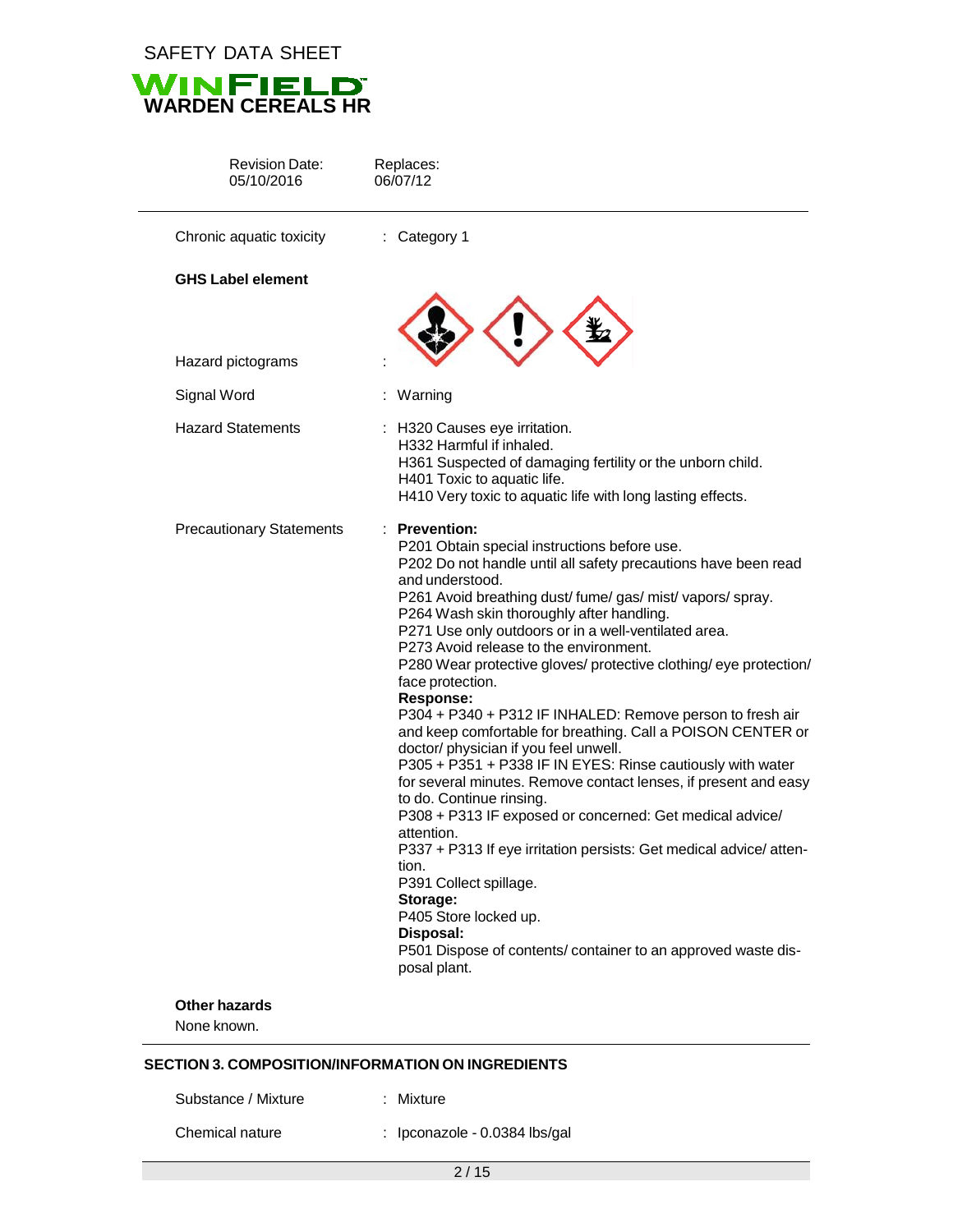

| <b>Revision Date:</b> |  |
|-----------------------|--|
| 05/10/2016            |  |

Replaces: 06/07/2012

| Metalaxyl - 0.0513 lbs/gal |
|----------------------------|
| lidacloprid - 1.286 lb/gal |

Ipconazole - 4.60 gm/L Metalaxyl - 6.15 gm/L Iidacloprid - 154 gm/L

## **Hazardous ingredients**

| <b>Chemical Name</b>                           | CAS-No.        | Concentration (% w/w) |
|------------------------------------------------|----------------|-----------------------|
| ethane-1,2-diol                                | $107 - 21 - 1$ | $>= 20 - < 30$        |
| Imidacloprid                                   | 138261-41-3    | $>= 10 - 20$          |
| Distillates (petroleum), solvent-dewaxed heavy | 64742-65-0     | $>= 10 - 20$          |
| paraffinic                                     |                |                       |
| methyl N-(2,6-dimethylphenyl)-N-               | 57837-19-1     | $>= 0.1 - 1.1$        |
| (methoxyacetyl)-DL-alaninate                   |                |                       |
| Ipconazole                                     | 125225-28-7    | $>= 0.1 - 1.1$        |

## **SECTION 4. FIRST AID MEASURES**

| If inhaled                                                        | $:$ Move to fresh air.<br>Call a POISON CENTER or doctor/ physician.                                                                                    |
|-------------------------------------------------------------------|---------------------------------------------------------------------------------------------------------------------------------------------------------|
| In case of skin contact                                           | : Take off all contaminated clothing immediately.<br>Wash off with soap and water.<br>If skin irritation persists, call a physician.                    |
| In case of eye contact                                            | : Rinse immediately with plenty of water for at least 15 minutes.<br>Get medical attention if irritation develops and persists.                         |
| If swallowed                                                      | : Do NOT induce vomiting.<br>Rinse mouth with water.<br>Call a POISON CENTER or doctor/ physician.                                                      |
| Most important symptoms<br>and effects, both acute and<br>delayed | : irritant effects<br>Symptoms may be delayed.<br>Harmful if inhaled.<br>Causes eye irritation.<br>Suspected of damaging fertility or the unborn child. |
| Notes to physician                                                | : The first aid procedure should be established in consultation<br>with the doctor responsible for industrial medicine.                                 |

#### **SECTION 5. FIRE-FIGHTING MEASURES**

| : Alcohol-resistant foam |
|--------------------------|
| Foam                     |
| (on small fires)         |
| Carbon dioxide           |
| (CO2) Dry chemical       |
|                          |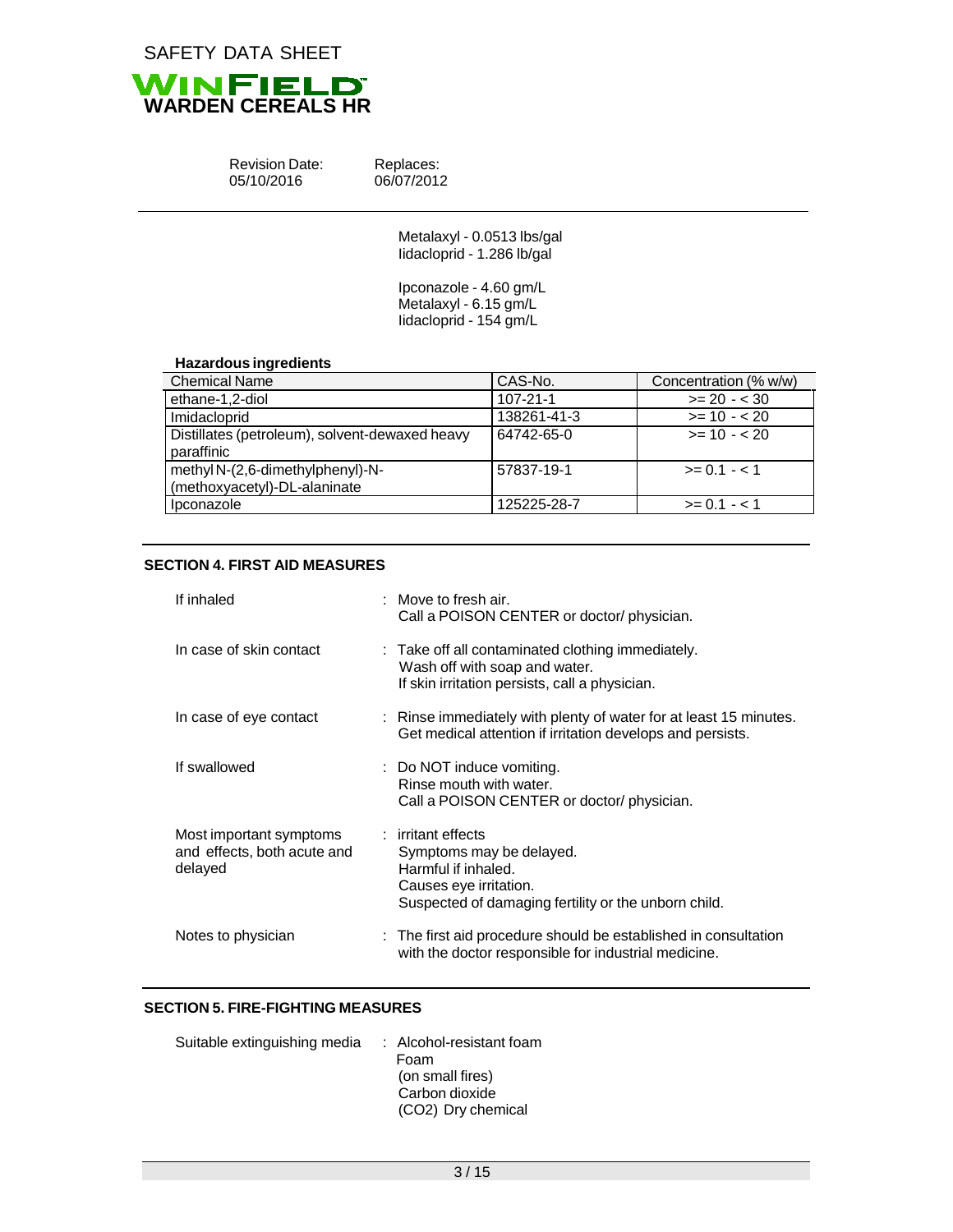

| <b>Revision Date:</b><br>05/10/2016               | Replaces:<br>06/07/2012 |                                                                                                                                               |
|---------------------------------------------------|-------------------------|-----------------------------------------------------------------------------------------------------------------------------------------------|
| Unsuitable extinguishing media: Water spray jet   |                         |                                                                                                                                               |
|                                                   |                         | Specific extinguishing methods : Use extinguishing measures that are appropriate to local circum-<br>stances and the surrounding environment. |
| Further information                               |                         | : Do not release chemically contaminated water into drains, soil or<br>surface water.                                                         |
| Special protective equipment<br>for fire-fighters |                         | : In the event of fire, wear self-contained breathing apparatus.<br>Wear suitable protective clothing, gloves and eye/face protection.        |

#### **SECTION 6. ACCIDENTAL RELEASE MEASURES**

| Personal precautions,<br>protective equipment and<br>emergency procedures | : Evacuate personnel to safe<br>areas. Use personal protective<br>equipment. Avoid contact with<br>skin and eyes. |
|---------------------------------------------------------------------------|-------------------------------------------------------------------------------------------------------------------|
| Environmental precautions                                                 | : Avoid release to the environment.                                                                               |
| Methods and materials for<br>containment and cleaning<br>up               | : Absorb on inert material such as sand, earth, vermiculite.<br>Shovel into suitable container for disposal.      |

#### **SECTION 7. HANDLING AND STORAGE**

| Advice on safe handling     | : Wear personal protective equipment.<br>Keep tightly closed.<br>NOTE TO END-USERS: The employee<br>protection<br>recommendations on this SDS may differ from those on the<br>product label. For normal use of this product, always refer<br>to the personal protective equipment requirements on the<br>product label. |
|-----------------------------|-------------------------------------------------------------------------------------------------------------------------------------------------------------------------------------------------------------------------------------------------------------------------------------------------------------------------|
| Conditions for safe storage | : Keep containers tightly closed in a dry, cool and well-ventilated<br>place.                                                                                                                                                                                                                                           |

## **SECTION 8. EXPOSURE CONTROLS/PERSONAL PROTECTION**

# **Ingredients with workplace control parameters**

| Ingredients                       | CAS-No.        | Value type     | Control parameters     | <b>Basis</b> |
|-----------------------------------|----------------|----------------|------------------------|--------------|
|                                   |                | (Form of ex-   | / Permissible          |              |
|                                   |                | posure)        | con-centration         |              |
| ethane-1,2-diol                   | $107 - 21 - 1$ | C              | 50 ppm                 | OSHA P0      |
|                                   |                |                | $125 \,\mathrm{mg/m3}$ |              |
|                                   |                | C              | 100 mg/m3              | <b>ACGIH</b> |
|                                   |                | C (Aerosol     | 100 mg/m3              | <b>ACGIH</b> |
|                                   |                | only)          |                        |              |
| Distillates (petroleum), solvent- | 64742-65-0     | TWA (Mist)     | $5 \text{ mg/m}$ 3     | OSHA Z-1     |
| dewaxed heavy paraffinic          |                |                |                        |              |
|                                   |                | TWA (Inhal-    | $5 \text{ mg/m}$ 3     | <b>ACGIH</b> |
|                                   |                | able fraction) |                        |              |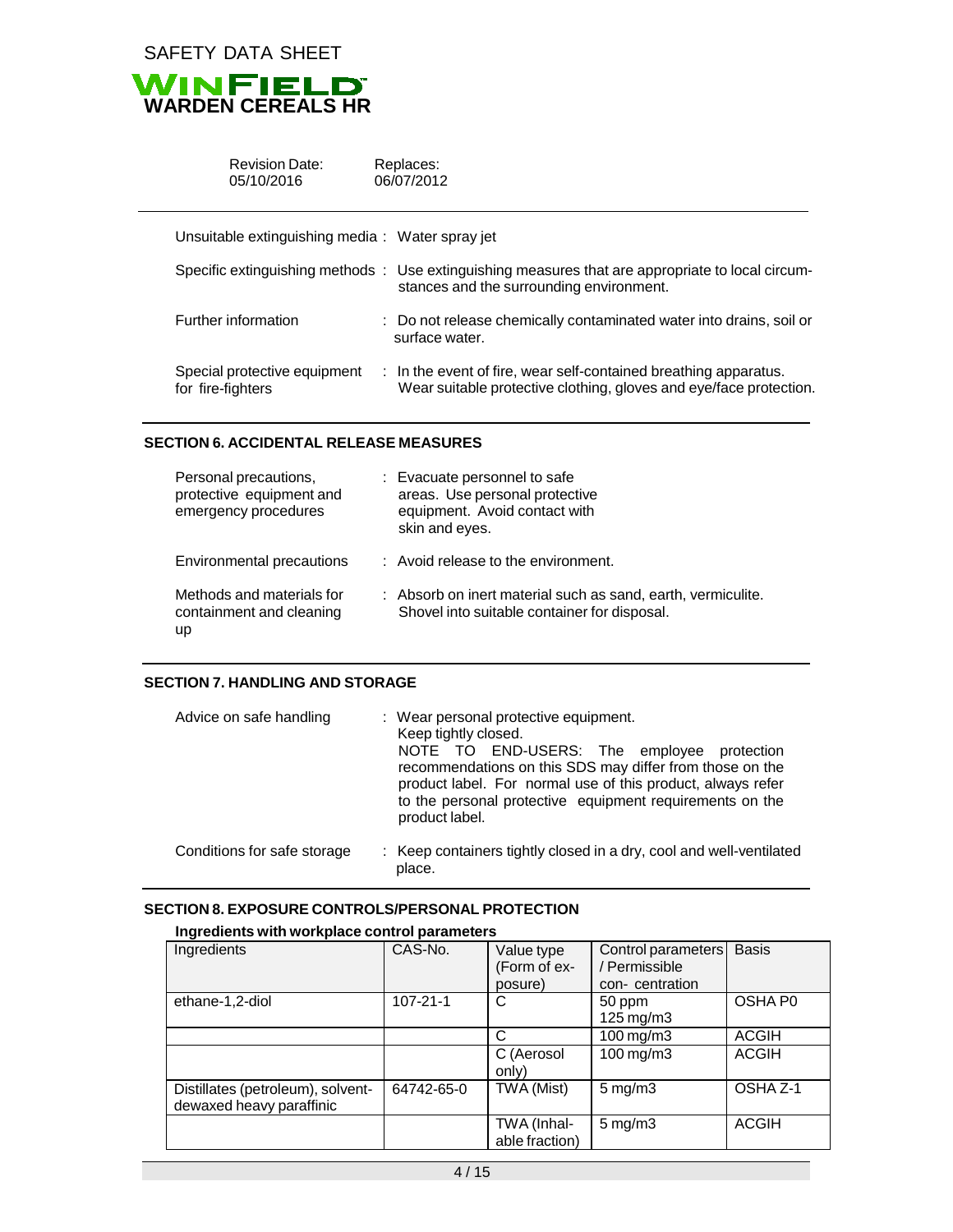

#### Revision Date: 05/10/2016

Replaces: 06/07/2012

|  | TWA        | $5 \,\mathrm{mq/m}$   | OSHA P0   |
|--|------------|-----------------------|-----------|
|  | TWA (Mist) | $5 \,\mathrm{mq/m}$ 3 | NIOSH REL |
|  | ST (Mist)  | 10 mg/m $3$           | NIOSH REL |
|  | TWA (Mist) | $5 \,\mathrm{mq/m}$ 3 | OSHA P0   |

#### **Hazardous components without workplace control parameters**

| Ingredients                    | CAS-No.     |
|--------------------------------|-------------|
| Imidacloprid                   | 138261-41-3 |
| methyl N-(2,6-dimethylphenyl)- | 57837-19-1  |
| N-(methoxyacetyl)-DL-          |             |
| alaninate                      |             |
| Ipconazole                     | 125225-28-7 |

## **Personal protective equipment**

Respiratory protection : In the absence of engineering controls sufficient to maintain airborne concentrations below recommended occupational exposure limit values, appropriate respiratory protection should be utilized.

> A respiratory protection program that meets OSHA 1910.134 and ANSI Z88.2 requirements must be followed whenever workplace conditions warrant a respirator's use.

#### Hand protection

| Remarks                  | : Chemical resistant protective gloves                                                                                                             |
|--------------------------|----------------------------------------------------------------------------------------------------------------------------------------------------|
| Eye protection           | : Wear face-shield and protective suit for abnormal processing<br>problems.                                                                        |
| Skin and body protection | : Preventive skin protection                                                                                                                       |
| Hygiene measures         | : Wash hands thoroughly with soap and water after handling and<br>before eating, drinking or using tobacco.<br>Use only with adequate ventilation. |

# **SECTION 9. PHYSICAL AND CHEMICAL PROPERTIES**

| Appearance     | : liquid, suspension |
|----------------|----------------------|
| Color          | : red                |
| Odor           | : mild, sweet        |
| Odor Threshold | : No data available  |
| рH             | $: 7.5 - 9$          |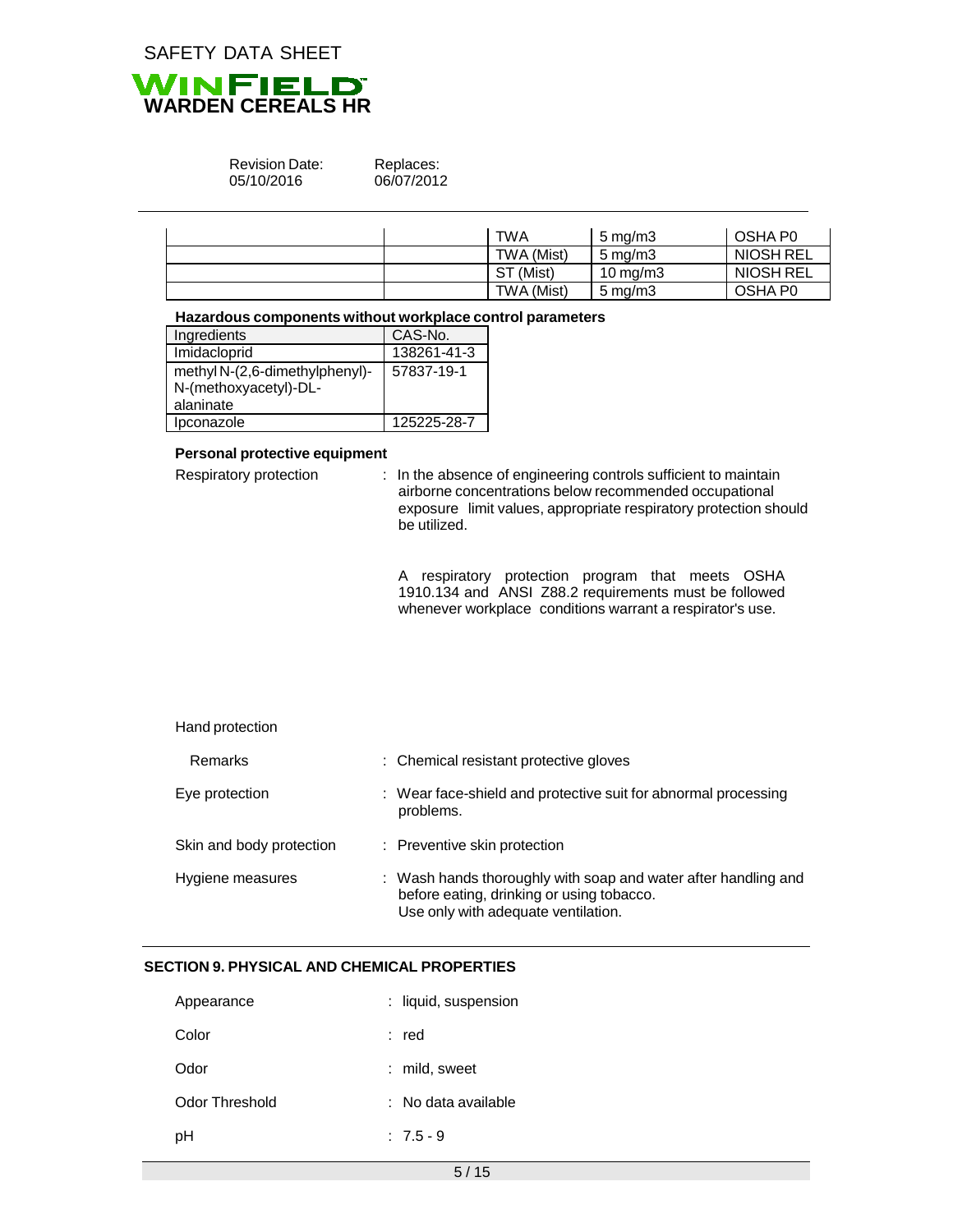SAFETY DATA SHEET



| <b>Revision Date:</b><br>05/10/2016                      | Replaces:<br>06/07/2012           |  |  |  |
|----------------------------------------------------------|-----------------------------------|--|--|--|
|                                                          | No data available                 |  |  |  |
|                                                          | No data available                 |  |  |  |
| Flash point                                              | >93 °C                            |  |  |  |
| Evaporation rate                                         | : No data available               |  |  |  |
| Upper explosion limit                                    | : No data available               |  |  |  |
| Lower explosion limit                                    | : No data available               |  |  |  |
| Vapor pressure                                           | : No data available               |  |  |  |
| Relative vapor density                                   | : No data available               |  |  |  |
| Relative density                                         | No data available                 |  |  |  |
| Density                                                  | : 1.093 g/cm3 (20 $^{\circ}$ C)   |  |  |  |
| Solubility(ies)<br>Water solubility                      | : soluble, dispersible            |  |  |  |
| Solubility in other solvents                             | : No data available               |  |  |  |
| Partition coefficient:<br>n- octanol/water               | : No data available               |  |  |  |
| Autoignition temperature                                 | : No data available               |  |  |  |
| Decomposition temperature                                | : No data available               |  |  |  |
| Viscosity<br>Viscosity, dynamic                          | : No data available               |  |  |  |
| Viscosity, kinematic                                     | : No data available               |  |  |  |
| Self-Accelerating<br>decomposition temperature<br>(SADT) | Method: No information available. |  |  |  |

# **SECTION 10. STABILITY AND REACTIVITY**

| Reactivity                            | : Stable under recommended storage conditions.        |
|---------------------------------------|-------------------------------------------------------|
| Chemical stability                    | : No decomposition if stored and applied as directed. |
| Possibility of hazardous<br>reactions | $\therefore$ Will not occur.                          |
| Conditions to avoid                   | : None known.                                         |
| Incompatible materials                | : None known.                                         |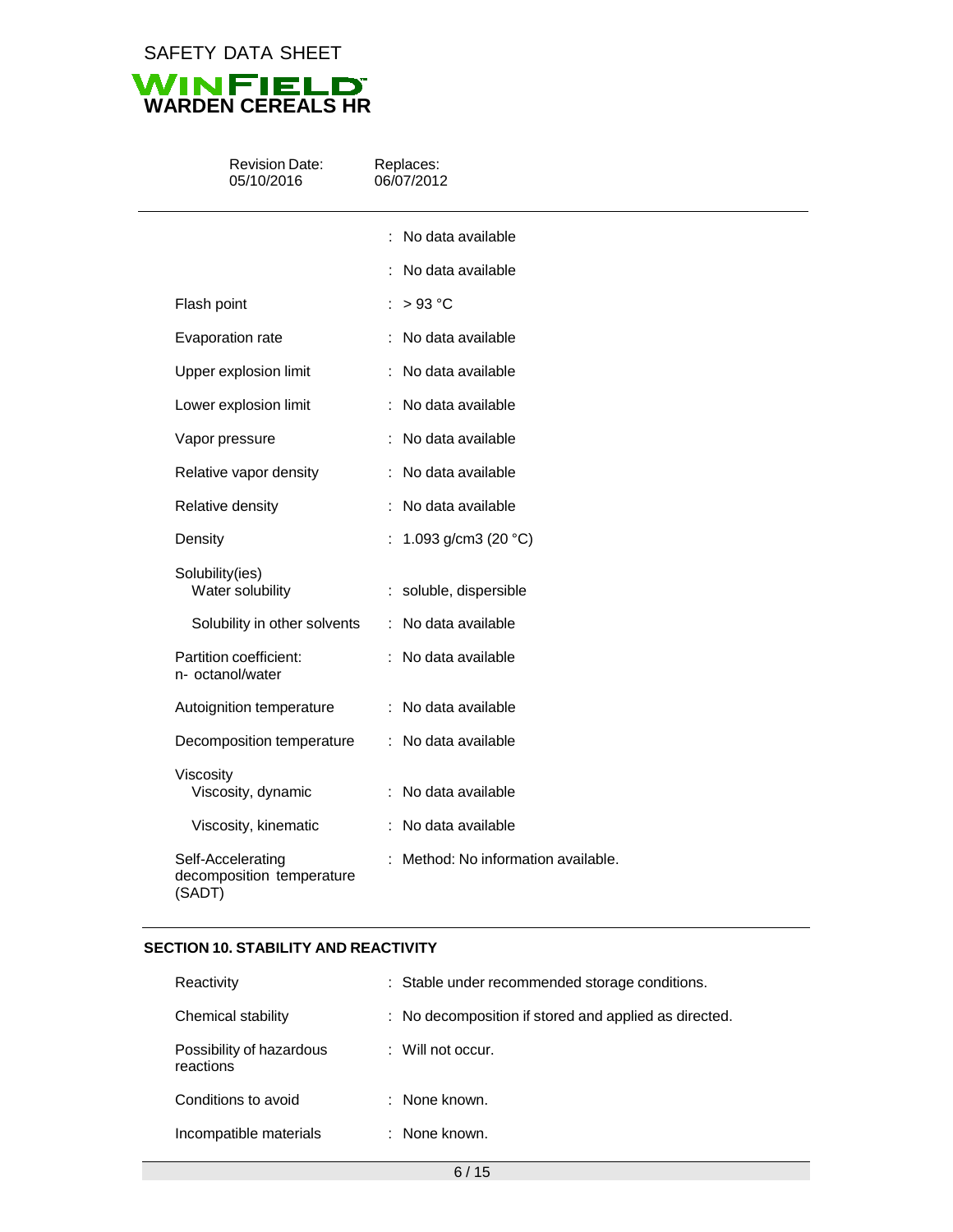

products



| <b>Revision Date:</b>   | Replaces:                                     |
|-------------------------|-----------------------------------------------|
| 05/10/2016              | 06/07/2012                                    |
| Hazardous decomposition | : Burning produces obnoxious and toxic fumes. |

## **SECTION 11. TOXICOLOGICAL INFORMATION**

| <b>Acute toxicity</b>              |                                                                                                                                                 |
|------------------------------------|-------------------------------------------------------------------------------------------------------------------------------------------------|
| Product:<br>Acute oral toxicity    | : LD50 (Rat, female): 3,129 mg/kg                                                                                                               |
| Acute inhalation toxicity          | : LC50 (Rat, male and female): $> 2.52$ mg/l<br>Exposure time: 4 h<br>Test atmosphere: dust/mist                                                |
| Acute dermal toxicity              | : LD50 (Rat, male and female): $>$ 5,000 mg/kg                                                                                                  |
| Ingredients: ethane-<br>1,2-diol:  |                                                                                                                                                 |
| Acute oral toxicity                | : LD50 (Rat, female): 4,700 mg/kg                                                                                                               |
| Acute dermal toxicity              | : LD50 (Rabbit): 10,670 mg/kg                                                                                                                   |
| Ipconazole:<br>Acute oral toxicity | : LD50 (Rat, male): 1,338 mg/kg<br>Method: OECD Test Guideline 401<br>GLP: yes                                                                  |
|                                    | LD50 (Rat, female): 888 mg/kg<br>Method: OECD Test Guideline 401<br>GLP: yes                                                                    |
|                                    | LD50 (Mouse, male): 537 mg/kg<br>Method: OECD Test Guideline 401<br>GLP: yes                                                                    |
|                                    | LD50 (Mouse, female): 468 mg/kg<br>Method: OECD Test Guideline 401<br>GLP: yes                                                                  |
| Acute inhalation toxicity          | : LC50 (Rat, male and female): $> 1.88$ mg/l<br>Exposure time: 4 h<br>Test atmosphere: dust/mist<br>Method: OECD Test Guideline 403<br>GLP: yes |
|                                    | LC50 (Rat, male and female): $>$ 3.53 mg/l<br>Exposure time: 4 h<br>Test atmosphere: dust/mist<br>Method: OECD Test Guideline 403<br>GLP: yes   |
| Acute dermal toxicity              | : LD50 (Rat, male and female): $> 2,000$ mg/kg<br>Method: OECD Test Guideline 402                                                               |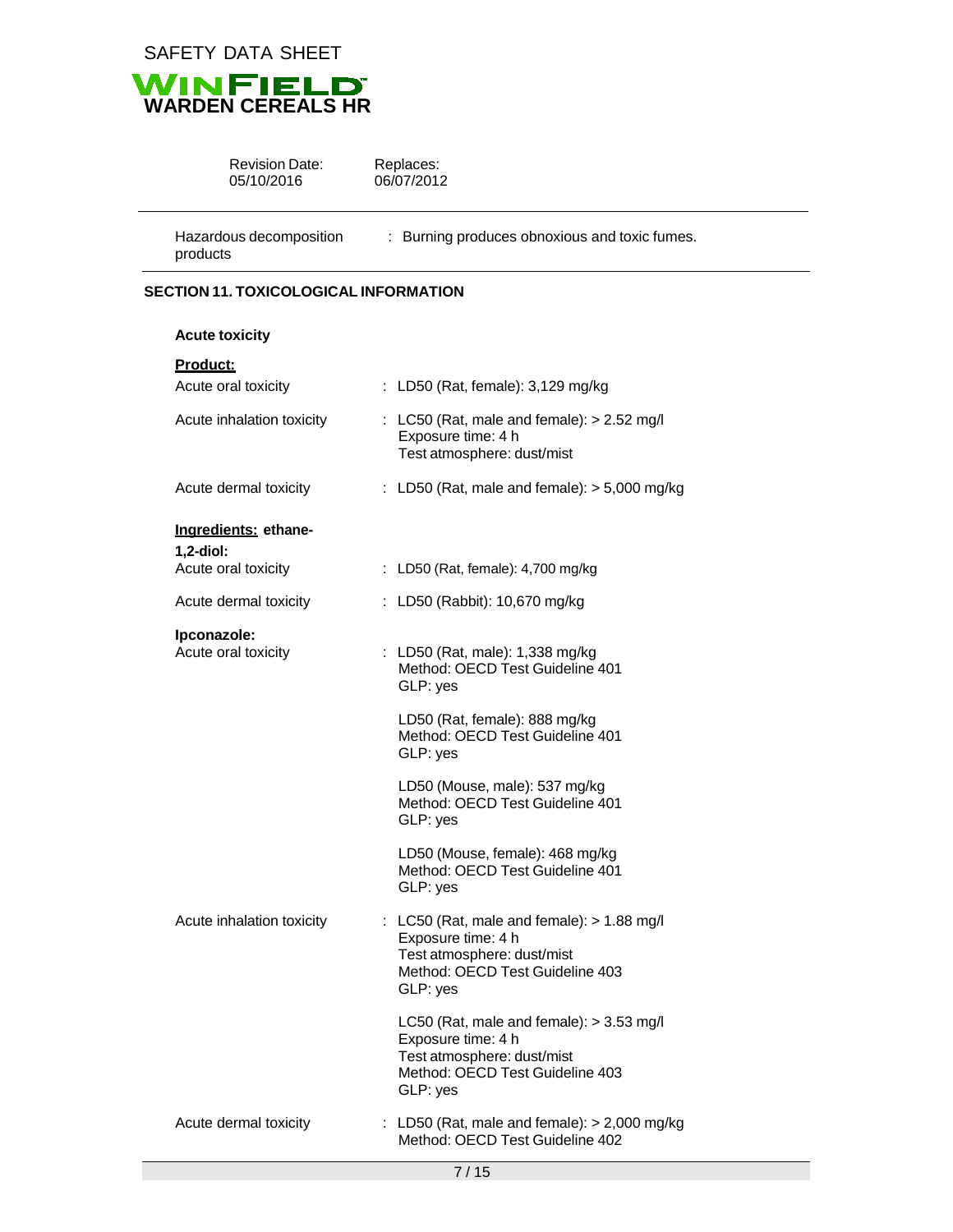



Revision Date: 05/10/2016

Replaces: 06/07/2012

GLP: yes

#### **Skincorrosion/irritation**

#### **Product:**

Exposure time: 72 h Result: slight irritation

## **Ingredients:**

# **Ipconazole:**

Species: Rabbit Exposure time: 4 h Result: No skin irritation GLP: yes

#### **Serious eye damage/eye irritation**

## **Product:**

Species: Rabbit Result: Mild eye irritation

#### **Ingredients:**

**Ipconazole:** Species: Rabbit Result: No eye irritation

#### **Respiratory or skin sensitization**

#### **Product:**

Result: Did not cause sensitization on laboratory animals.

## **Ingredients:**

**Ipconazole:** Species: Guinea pig Method: Test de Magnusson-Kligmann Result: Did not cause sensitization on laboratory animals. GLP: yes

#### **Germ cell mutagenicity**

# **Ingredients:**

#### **Ipconazole:**

: Test Type: Ames test Metabolic activation: with and without metabolic activation Method: Mutagenicity (Escherichia coli - reverse mutation assay) Result: negative

: Test Type: In Vitro mammalian Cell Gene Mutation Test Metabolic activation: with and without metabolic activation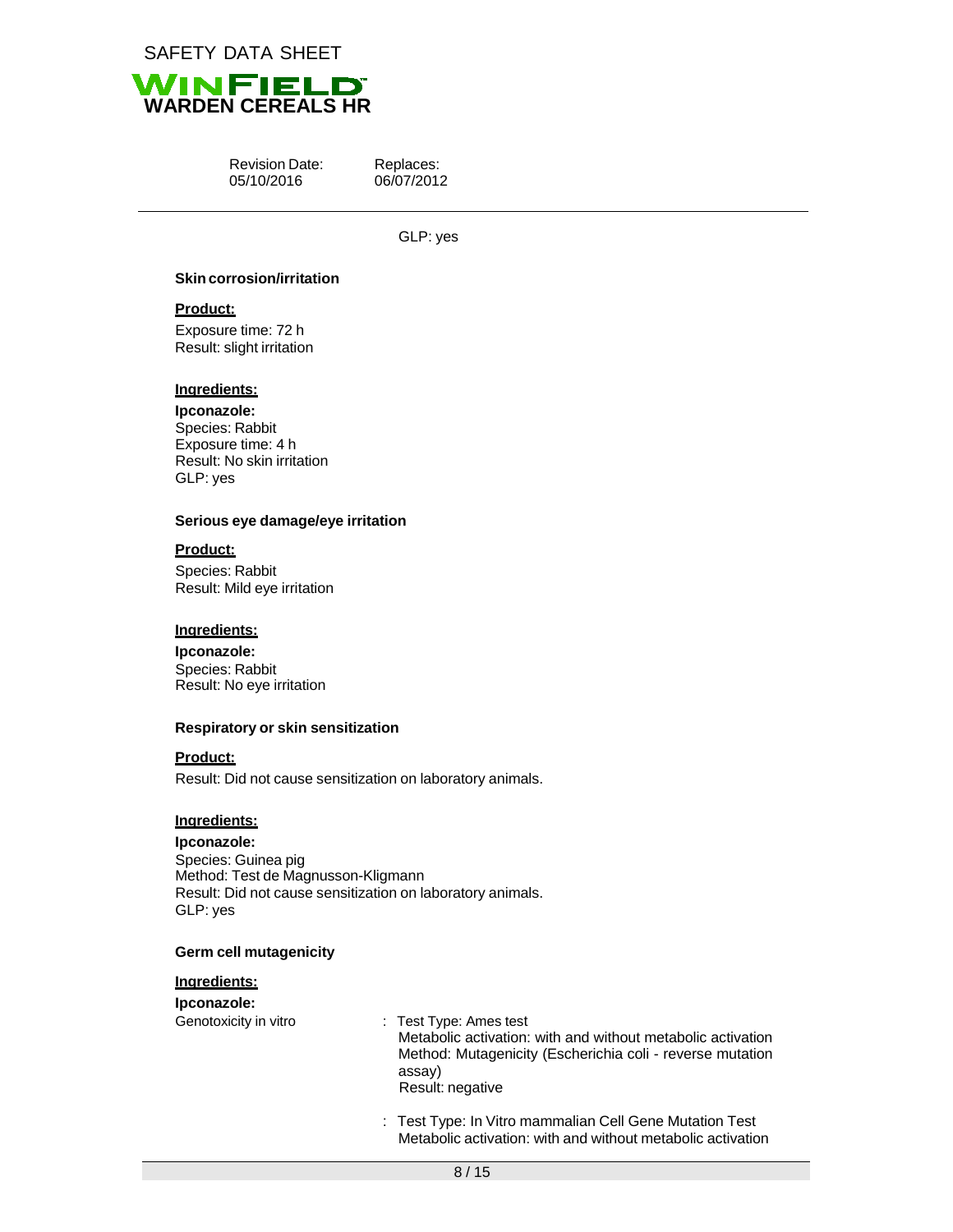

| <b>Revision Date:</b><br>05/10/2016               | Replaces:<br>06/07/2012                                                                                                                              |            |
|---------------------------------------------------|------------------------------------------------------------------------------------------------------------------------------------------------------|------------|
|                                                   | Result: negative                                                                                                                                     |            |
|                                                   | Test Type: Chromosome aberration test in vitro<br>Metabolic activation: with and without metabolic activation<br>Result: negative                    |            |
| Genotoxicity in vivo                              | : Species: Mouse<br>Cell type: Bone marrow<br>Result: negative                                                                                       |            |
| Germ cell mutagenicity -<br>Assessment            | : In vitro tests did not show mutagenic effects                                                                                                      |            |
| Carcinogenicity                                   |                                                                                                                                                      |            |
| Ingredients:<br>Carcinogenicity - Assess-<br>ment | Distillates (petroleum), solvent-dewaxed heavy paraffinic:<br>: Weight of evidence does not support classification as a<br>carcinogen                |            |
| Ipconazole:<br>Carcinogenicity - Assess-<br>ment  | : Animal testing did not show any carcinogenic effects.                                                                                              |            |
| <b>IARC</b>                                       | Group 1: Carcinogenic to humans                                                                                                                      |            |
|                                                   | Distillates (petroleum), sol-<br>vent-dewaxed heavy paraf-<br>finic                                                                                  | 64742-65-0 |
| <b>OSHA</b>                                       | No ingredient of this product present at levels greater than or<br>equal to 0.1% is identified as a carcinogen or potential carcino-<br>gen by OSHA. |            |
| <b>NTP</b>                                        | Known to be human carcinogen                                                                                                                         |            |
|                                                   | Distillates (petroleum), sol-<br>vent-dewaxed heavy paraf-<br>finic                                                                                  | 64742-65-0 |
| <b>Reproductive toxicity</b>                      |                                                                                                                                                      |            |
| Ingredients:<br>Ipconazole:                       |                                                                                                                                                      |            |
| Effects on fertility:                             | Species: Rat<br>Dose: 0, 30, 100 or 300 ppm<br>General Toxicity F1: NOAEL (No observed adverse effect<br>level): 9 - 10 mg/kg bw/day                 |            |
| <b>STOT-single exposure</b>                       |                                                                                                                                                      |            |
| Product:                                          |                                                                                                                                                      |            |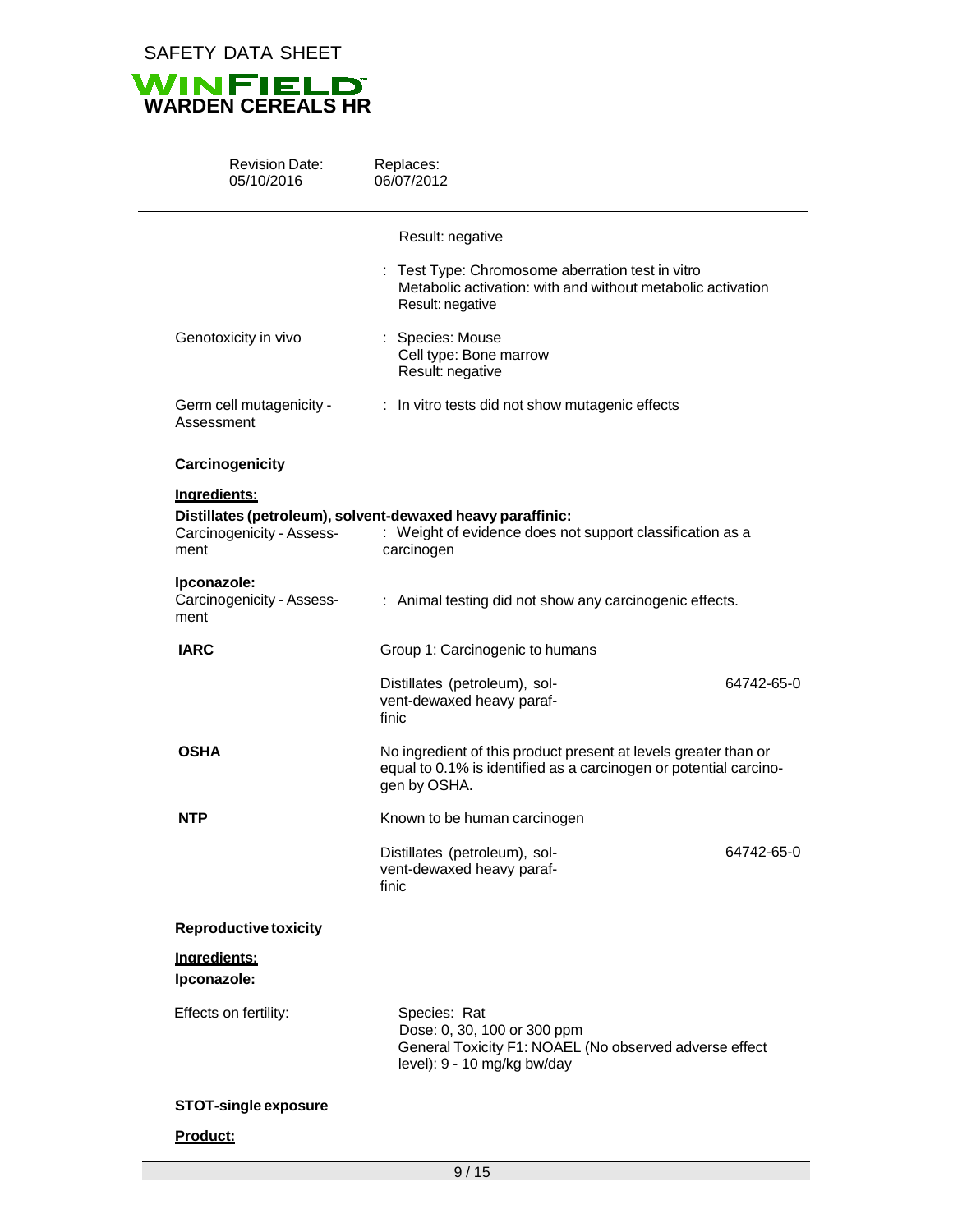



| <b>Revision Date:</b> |
|-----------------------|
| 05/10/2016            |

Replaces: 06/07/2012

Remarks: No data available

#### **STOT-repeatedexposure**

## **Ingredients:**

**Ipconazole:** Target Organs: Eyes Assessment: May cause damage to organs through prolonged or repeated exposure.

#### **Repeated dose toxicity**

## **Ingredients:**

#### **Ipconazole:**

Species: Rat, female NOAEL: 7 mg/kg LOAEL: 33.2 mg/kg Application Route: Oral Exposure time: 13 weeks Dose: 3.1, 7.0, 15.4 and 33.2 mg/kg GLP: yes Target Organs: Adrenal gland, thymus gland

Species: Rat, male NOAEL: 25.9 mg/kg LOAEL: 52.2 mg/kg Application Route: Oral Exposure time: 13 weeks Dose: 2.5, 5.8, 12.6, 25.9 and 52.2 GLP: yes Target Organs: Adrenal gland, thymus gland

Species: Rat, male and female NOAEL: 10 mg/kg LOAEL: 40 mg/kg Application Route: Dermal Exposure time: 13 weeks Dose: 0, 2, 10 or 40 mg/kg bw/day GLP: yes

Species: Rat, male and female NOAEL: 30 mg/kg LOAEL: 100 mg/kg Application Route: Inhalation Exposure time: 28-day Dose: 0, 30, 100, 300 or 1000 mg/m3 GLP: yes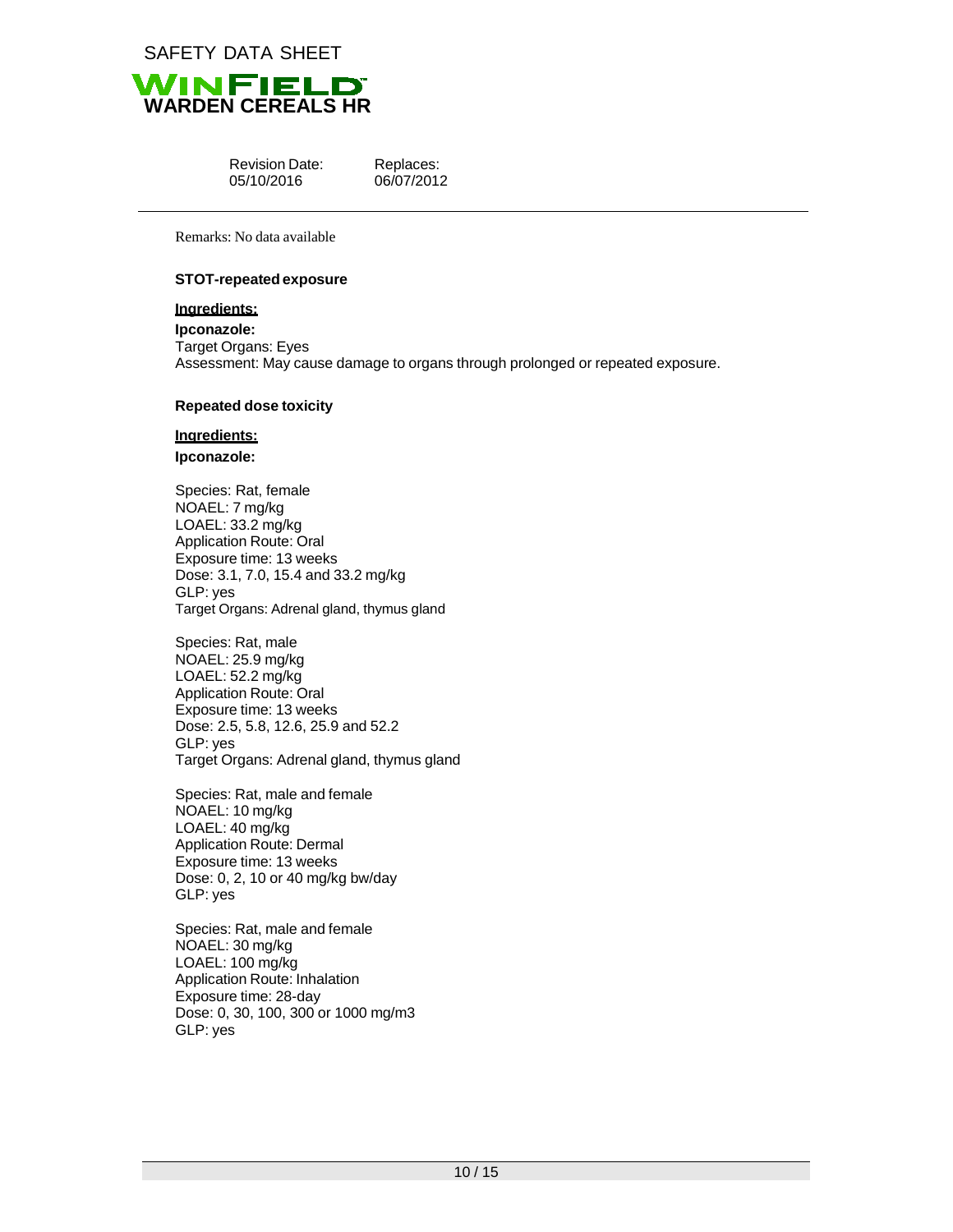



Revision Date: 05/10/2016

Replaces: 06/07/2012

# **SECTION 12. ECOLOGICAL INFORMATION**

| <b>Ecotoxicity</b>                                                             |                                                                                                                  |
|--------------------------------------------------------------------------------|------------------------------------------------------------------------------------------------------------------|
| Ingredients:<br>Imidacloprid:                                                  |                                                                                                                  |
| Toxicity to fish                                                               | : LC50 (Oncorhynchus mykiss (rainbow trout)): 211 mg/l<br>Exposure time: 96 h                                    |
| Toxicity to terrestrial organ-<br>isms                                         | : LC50 (Colinus virginianus (Bobwhite quail)): 1,500 ppm                                                         |
|                                                                                | LC50 (Anas platyrhynchos (Mallard duck)): 4,700 ppm                                                              |
|                                                                                | Remarks: Highly toxic.                                                                                           |
| Ipconazole:                                                                    |                                                                                                                  |
| Toxicity to fish                                                               | : LC50 (Lepomis macrochirus (Bluegill sunfish)): 1.3 mg/l<br>Exposure time: 96 h<br>Test Type: flow-through test |
| Toxicity to daphnia and other<br>aquatic invertebrates                         | : EC50 (Daphnia magna (Water flea)): 1.7 mg/l<br>Exposure time: 48 h<br>GLP: yes                                 |
| Toxicity to algae                                                              | : EC50 (Pseudokirchneriella subcapitata (green algae): 0.62<br>mg/l<br>Exposure time: 72 h<br>GLP: yes           |
| M-Factor (Acute aquatic tox-: 1<br>icity)                                      |                                                                                                                  |
| Toxicity to fish (Chronic toxic-<br>ity)                                       | : NOEC (Pimephales promelas (fathead minnow)): 0.00044<br>mg/l<br>Exposure time: 28 d<br>GLP: yes                |
| Toxicity to daphnia and other<br>aquatic invertebrates (Chron-<br>ic toxicity) | : NOEC (Daphnia magna (Water flea)): 0.0109 mg/l<br>Exposure time: 21 d<br>GLP: yes                              |
| M-Factor (Chronic aquatic<br>toxicity)                                         | 100                                                                                                              |
| <b>Persistence and degradability</b><br>No data available                      |                                                                                                                  |
| <b>Bioaccumulative potential</b>                                               |                                                                                                                  |
| Ingredients: ethane-<br>1,2-diol:                                              |                                                                                                                  |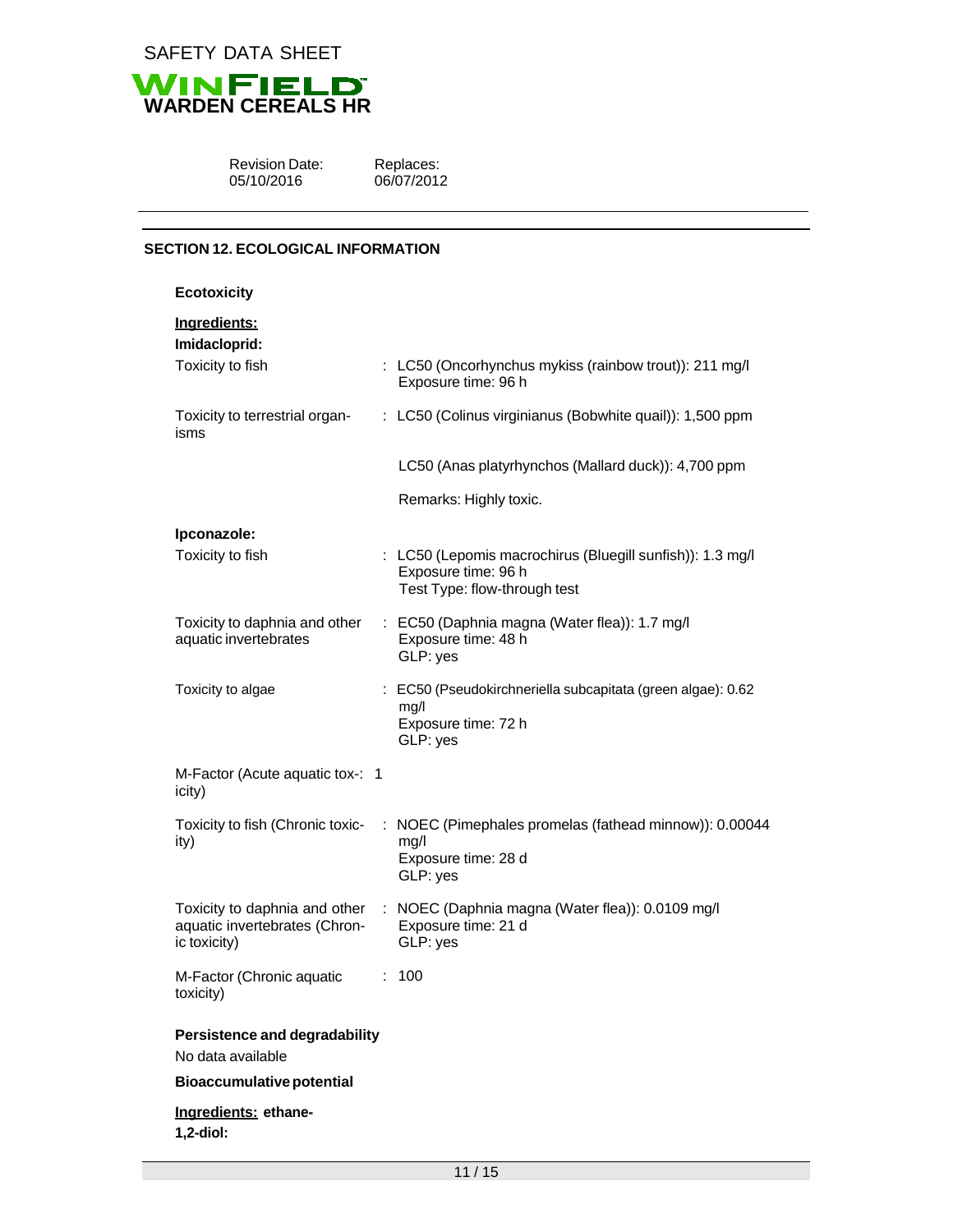



| <b>Revision Date:</b><br>05/10/2016                       | Replaces:<br>06/07/2012  |
|-----------------------------------------------------------|--------------------------|
| Partition coefficient: n-<br>octanol/water                | : $log Pow: -1.3$        |
| Ipconazole:<br>Partition coefficient: n-<br>octanol/water | : $log Pow: 4.28 - 4.49$ |
| <b>Mobility in soil</b>                                   |                          |
| No data available                                         |                          |
| Other adverse effects                                     |                          |
| No data available                                         |                          |

Waste from residues : Dispose of waste in accordance with environmental legislation.

#### **SECTION 14. TRANSPORT INFORMATION**

|  |  | <b>UNRTDG</b> |  |  |  |
|--|--|---------------|--|--|--|
|--|--|---------------|--|--|--|

| UN number                                     | ÷ | UN 3082                                                |
|-----------------------------------------------|---|--------------------------------------------------------|
| Proper shipping name                          |   | ENVIRONMENTALLY HAZARDOUS SUBSTANCE, LIQUID,<br>N.O.S. |
|                                               |   | (Ipconazole)                                           |
| Class                                         |   | 9                                                      |
| Packing group                                 |   | $\perp$                                                |
| Labels                                        |   | $\therefore$ 9                                         |
| <b>IATA-DGR</b>                               |   |                                                        |
| UN/ID No.                                     | ÷ | <b>UN 3082</b>                                         |
| Proper shipping name                          |   | ENVIRONMENTALLY HAZARDOUS SUBSTANCE, LIQUID,           |
|                                               |   | N.O.S.                                                 |
|                                               |   | (Ipconazole)                                           |
| Class                                         |   | 9                                                      |
| Packing group                                 |   | $\perp$ II                                             |
| Labels                                        |   | Miscellaneous                                          |
| Packing instruction (cargo<br>aircraft)       |   | : 964                                                  |
| Packing instruction (passen-<br>ger aircraft) |   | : 964                                                  |
| <b>IMDG-Code</b>                              |   |                                                        |
| UN number                                     |   | <b>UN 3082</b>                                         |
| Proper shipping name                          |   | ENVIRONMENTALLY HAZARDOUS SUBSTANCE, LIQUID,           |
|                                               |   | N.O.S.<br>(Ipconazole)                                 |
| Class                                         | ٠ | 9                                                      |
|                                               |   |                                                        |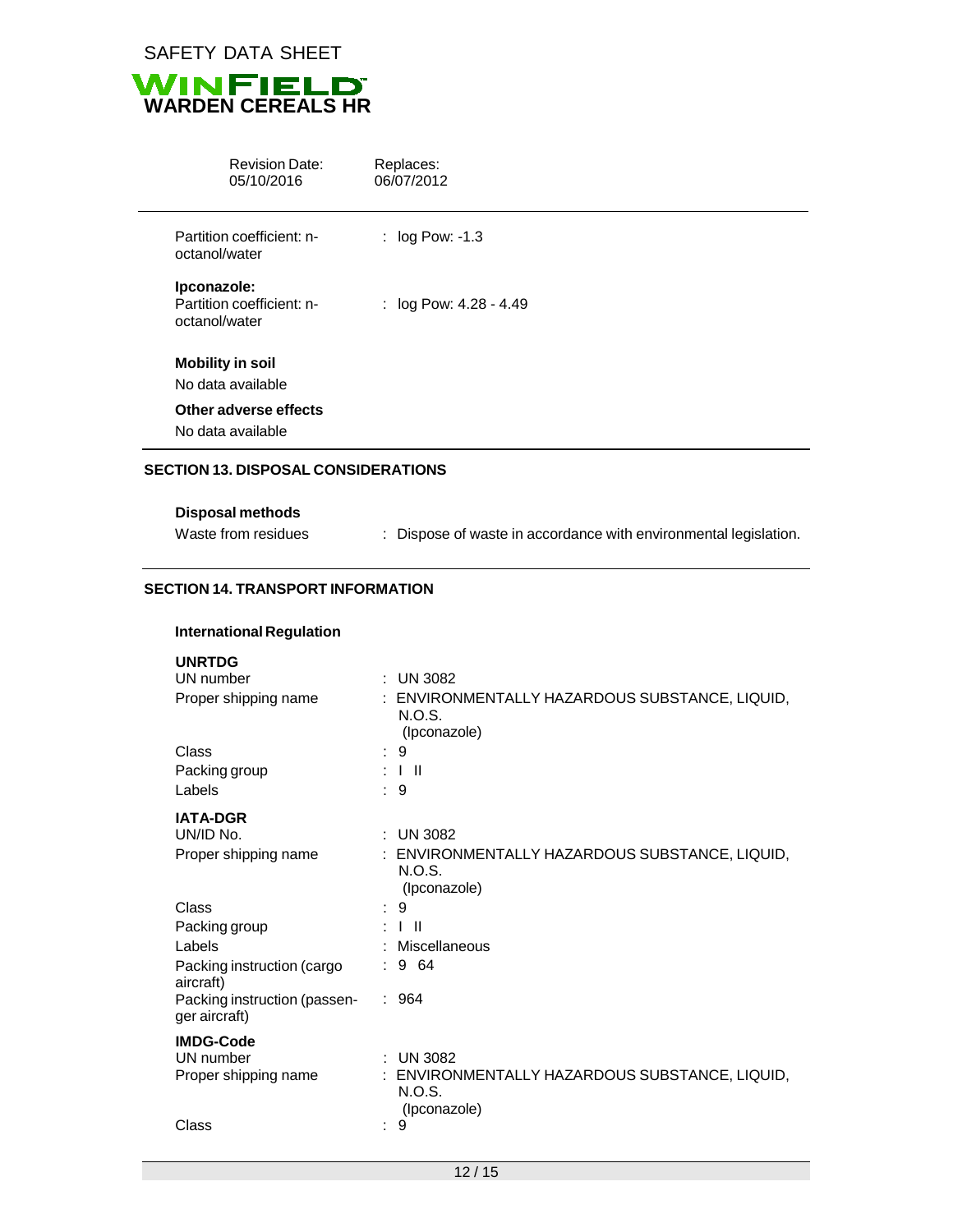

| <b>Revision Date:</b><br>05/10/2016                                                                                                            | Replaces:<br>06/07/2012                                                                                                                                                                                                                                                                       |
|------------------------------------------------------------------------------------------------------------------------------------------------|-----------------------------------------------------------------------------------------------------------------------------------------------------------------------------------------------------------------------------------------------------------------------------------------------|
| Packing group<br>Labels<br>EmS Code<br>Marine pollutant                                                                                        | : III<br>$\therefore$ 9<br>$:$ F-A, S-F<br>: yes                                                                                                                                                                                                                                              |
| Not applicable for product as supplied.                                                                                                        | Transport in bulk according to Annex II of MARPOL 73/78 and the IBC Code                                                                                                                                                                                                                      |
| <b>Domestic regulation</b>                                                                                                                     |                                                                                                                                                                                                                                                                                               |
| <b>49 CFR</b><br>UN/ID/NA number<br>Proper shipping name<br>Class<br>Packing group<br>Labels<br><b>ERG Code</b><br>Marine pollutant<br>Remarks | : UN 3082<br>: ENVIRONMENTALLY HAZARDOUS SUBSTANCES, LIQUID,<br>N.O.S.<br>(Ipconazole)<br>9<br>$\pm$ 1 H<br>$\therefore$ CLASS 9<br>$1 \t7 \t1$<br>: yes(lpconazole)<br>Not regulated by DOT and TDG if shipped or transported<br>by road or rail in packaging less than 119 gal / 450 liters |

## **SECTION 15. REGULATORY INFORMATION**

#### **EPCRA - Emergency Planning and Community Right-to-Know**

## **CERCLA Reportable Quantity**

| Ingredients     | CAS-No.  | Component RQ<br>(Ibs) | Component RQ (lbs) |
|-----------------|----------|-----------------------|--------------------|
| Ethylene glycol | 107-21-1 | 5000                  |                    |

\*: Calculated RQ exceeds reasonably attainable upper limit.

## **SARA 304 Extremely Hazardous Substances Reportable Quantity**

| Ingredients    | CAS-No.   |       | Component RQ   Calculated product RQ |
|----------------|-----------|-------|--------------------------------------|
|                |           | (lbs) | (lbs)                                |
| ethylene oxide | $75-21-8$ |       |                                      |

\*: Calculated RQ exceeds reasonably attainable upper limit.

| SARA 311/312 Hazards | : Acute Health Hazard<br><b>Chronic Health Hazard</b> |                                                                                                         |       |  |  |
|----------------------|-------------------------------------------------------|---------------------------------------------------------------------------------------------------------|-------|--|--|
| <b>SARA 302</b>      | 302.                                                  | : No chemicals in this material are subject to the<br>reporting requirements of SARA Title III, Section |       |  |  |
|                      | ethane-1,2-diol                                       | 107-21-1                                                                                                | 23.7% |  |  |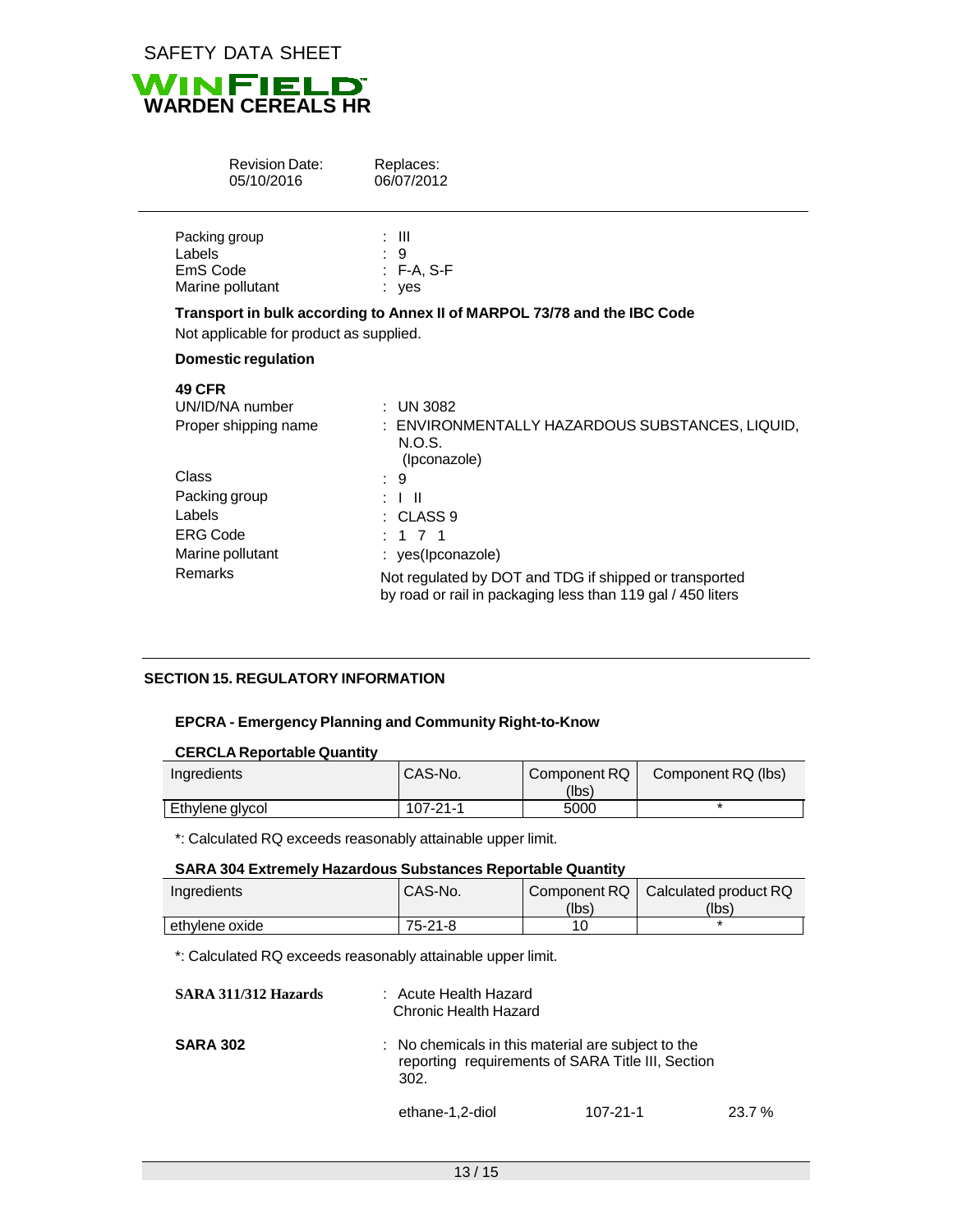

| <b>Revision Date:</b><br>05/10/2016 | Replaces:<br>06/07/2012                  |                                                                  |  |
|-------------------------------------|------------------------------------------|------------------------------------------------------------------|--|
| <b>California Prop. 65</b>          | State of California to cause cancer.     | WARNING! This product contains a chemical known in the           |  |
|                                     |                                          |                                                                  |  |
|                                     | Distillates (petroleum), solvent-dewaxed | 64742-65-0                                                       |  |
| heavy paraffinic                    |                                          |                                                                  |  |
| acetaldehyde                        |                                          | 75-07-0                                                          |  |
| ethylene oxide                      |                                          | 75-21-8                                                          |  |
| 1,4-dioxane                         |                                          | 123-91-1                                                         |  |
|                                     | quartz (SiO2) (Fr = 100%)                | 14808-60-7                                                       |  |
|                                     |                                          | WARNING: This product contains a chemical known in the           |  |
|                                     |                                          | State of California to cause birth defects or other reproductive |  |
|                                     | harm.                                    |                                                                  |  |
| ethylene oxide                      |                                          | $75-21-8$                                                        |  |
|                                     |                                          |                                                                  |  |
| TSCA list                           |                                          |                                                                  |  |
| Not relevant                        |                                          |                                                                  |  |

#### **FIFRA Hazard Information:**

This chemical is a pesticide product registered by the United States Environmental Protection Agency and is subject to certain labeling requirements under federal pesticide law. These requirements differ from the classification criteria and hazard information required for safety data sheets (SDS), and for workplace labels of non-pesticide chemicals. The pesticide label also includes other important information, including directions for use.

The hazard information required on the pesticide label is reproduced below.

#### CAUTION

Harmful if swallowed.

This product is highly toxic to birds and aquatic invertebrates. Do not apply directly to water, or to areas where surface water is present or to intertidal areas below the mean high water mark. Do not contaminate water when disposing of equipment washwater or rinsate or by disposal of wastes.

Metalaxyl is known to leach through soil into groundwater under certain conditions as a result of agricultural use. Use of this chemical in areas where soils are permeable, particularly where the water table is shallow, may result in groundwater contamination.

Do not discharge effluent containing this product into lakes, streams, ponds, estuaries, oceans, or other waters unless in accordance with the requirements of a National Pollutant Discharge Elimination System (NPDES) permit and the permitting authority has been notified in writing prior to discharge. Do not discharge effluent containing this product to sewer systems without previously notifying the local sewage treatment plant authority. For guidance contact your State Water Board or Regional office of the EPA.

This compound is highly toxic to bees exposed directly (contact).